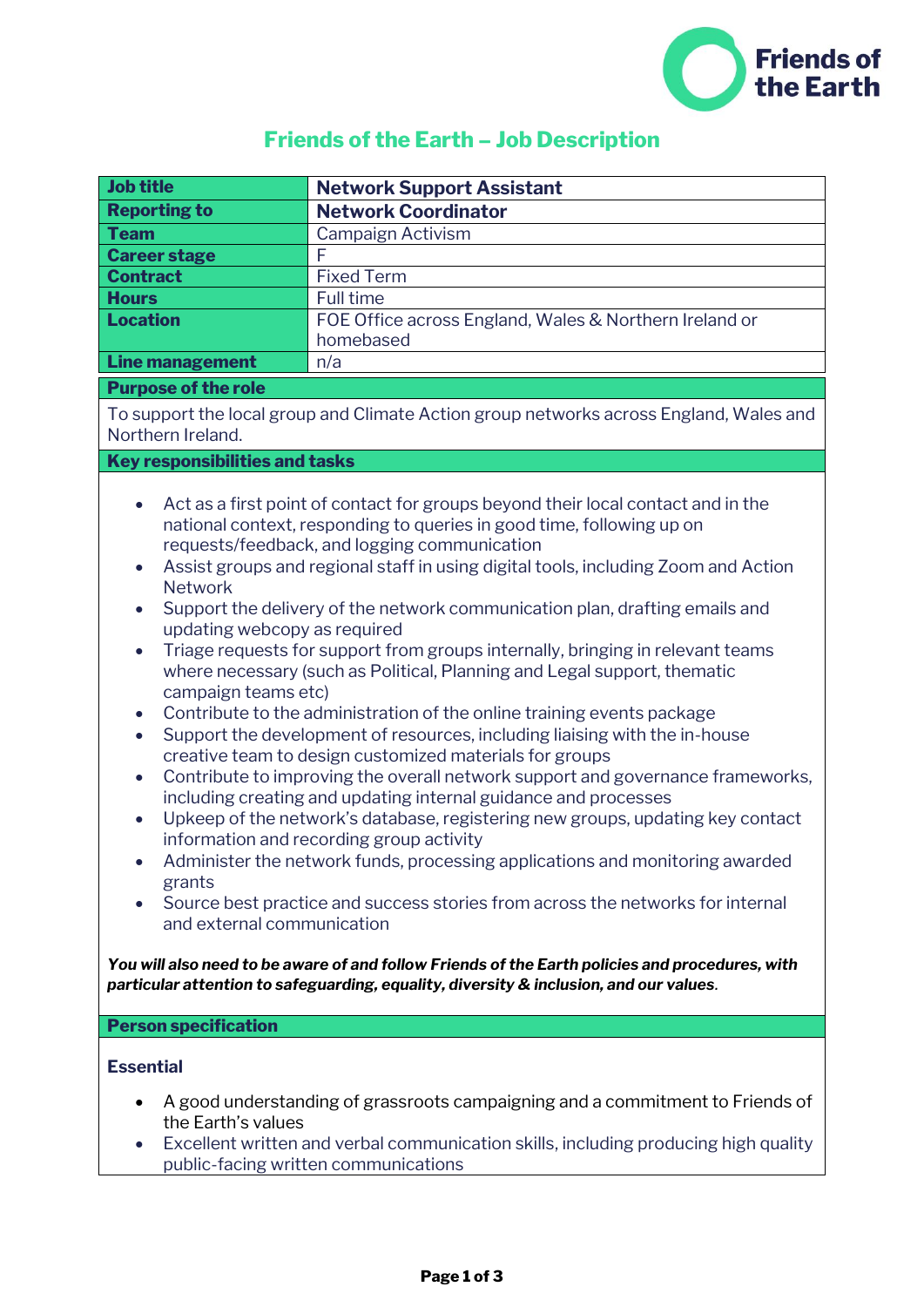

- Experience of providing written and verbal guidance to others
- Experience of customer service or other outward-facing responsive communications work
- Ability to use a range of digital tools, including video conferencing and events management platforms
- Experience of providing administrative and systems support for a team or within and office environment
- Experience of proposing and implementing systems-based improvements within a team or organisation
- Good organisational and project management skills, with an ability to prioritise multiple streams of work
- Ability to adapt to fast-changing situations, including rapidly changing focus of tasks according to team or organisational needs
- Experience in managing and handling data sensitively
- Ability to collaborate well with a variety of stakeholders internally and externally

## **Desirable**

- Experience with local campaigning, activism or community group
- Experience working with dispersed teams and groups
- Understanding of monitoring and evaluating processes
- Some experience in running offline and online events or training workshops
- Ability to travel across England, Wales and Northern Ireland as required including some occasional evening and weekend work
- Experience using a customer relationship management (CRM) system

## **Our Values**

Ability to demonstrate, understanding and apply our values.

**Integrity**- We demonstrate integrity throughout everything we do, internally and externally.

**Impact** – We make the biggest impact we can through good analysis and judgement, insight, feedback and focus.

**Leadership** – We motivate others through our individual and collective actions, our compelling vision, and our clarity on what work needs to be done.

**Focus on Friends**- To build our influence we put new and existing 'friends' at the heart of our work.

**Accountability**- We hold ourselves and other to account for our work and how we work.

**Learning and Enquiring Mindset-** We learn continuously, challenging our own assumptions and habits while expanding our horizons to enable us to improve the impact of our work.

| Date approved        |  |
|----------------------|--|
| <b>Date reviewed</b> |  |

*Friends of the Earth staff are not permitted to hold office for political parties or stand as candidates for political parties. Staff should also seek permission from the Senior Management Team if they wish to hold a non-public facing official role in a political party. If this is an issue, please do raise this with us as soon as possible*.